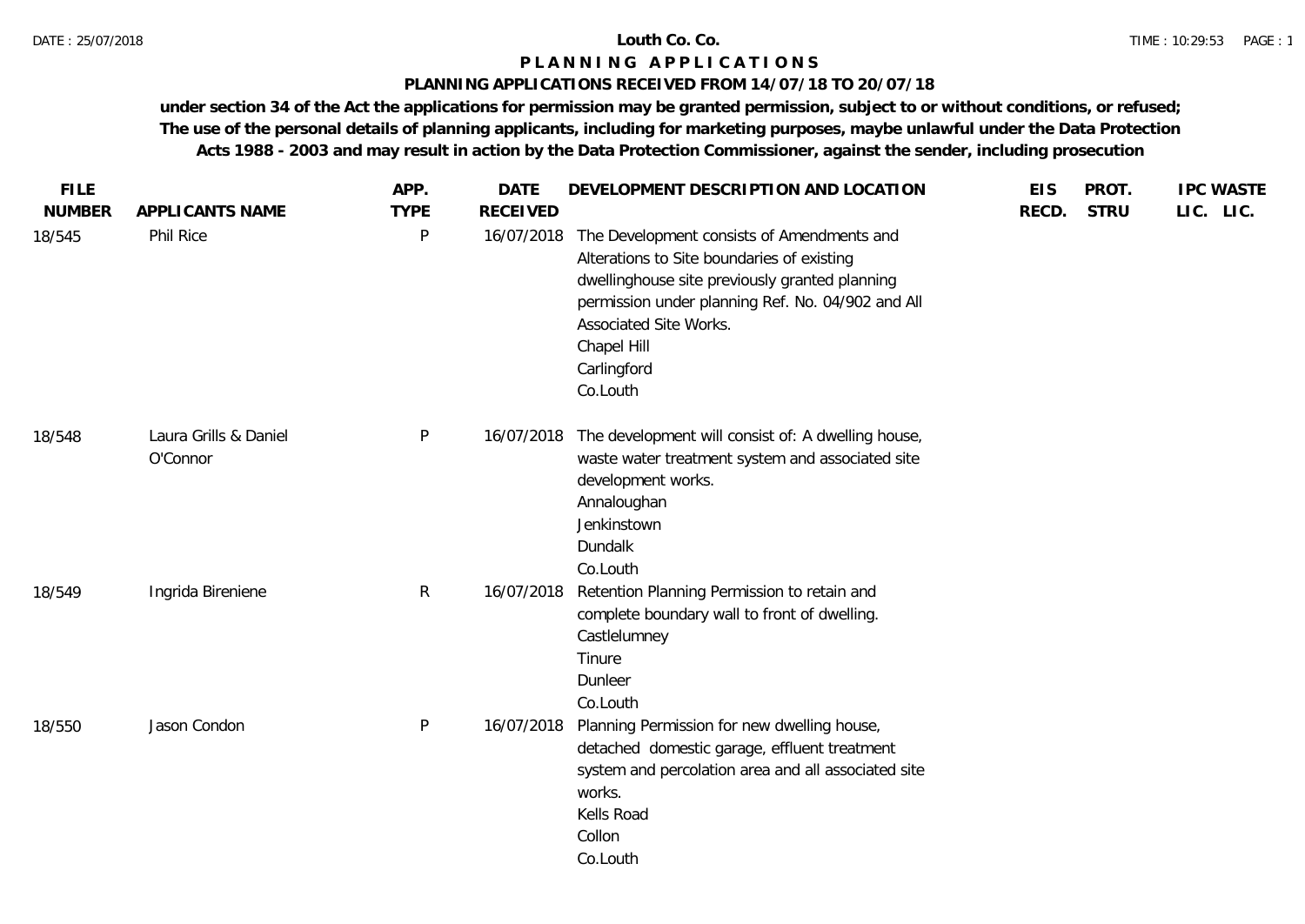# **PLANNING APPLICATIONS RECEIVED FROM 14/07/18 TO 20/07/18**

| <b>FILE</b>   |                               | APP.         | <b>DATE</b>     | DEVELOPMENT DESCRIPTION AND LOCATION                                                                                                                                                                                                                                                                                                                                                                                                                                                                                                                                                                                                                                                           | <b>EIS</b> | PROT.       | <b>IPC WASTE</b> |
|---------------|-------------------------------|--------------|-----------------|------------------------------------------------------------------------------------------------------------------------------------------------------------------------------------------------------------------------------------------------------------------------------------------------------------------------------------------------------------------------------------------------------------------------------------------------------------------------------------------------------------------------------------------------------------------------------------------------------------------------------------------------------------------------------------------------|------------|-------------|------------------|
| <b>NUMBER</b> | APPLICANTS NAME               | <b>TYPE</b>  | <b>RECEIVED</b> |                                                                                                                                                                                                                                                                                                                                                                                                                                                                                                                                                                                                                                                                                                | RECD.      | <b>STRU</b> | LIC. LIC.        |
| 18/551        | Patrick & Evelyn Nomayo       | P            | 16/07/2018      | Development will consist of construction of 14 fully<br>serviced residences consisting of 6 three bedroom<br>semi detached units, 7 four bedroom detached units<br>and 1 five bedroom detached unit, new access road<br>and footpaths, landscaping and boundary<br>treatments, car parking and associated site<br>development works.<br>Termonabbey<br>Newfoundwell Road<br>Drogheda<br>Co.Louth                                                                                                                                                                                                                                                                                               |            |             |                  |
| 18/552        | <b>Groveview Builders LTD</b> | $\mathsf{P}$ | 17/07/2018      | Planning permission for amendments by Reg Ref.<br>03/1754 (as amended by Reg Ref. 06/1075)<br>extended under Reg Ref. 15/91. The Development<br>to consist of the following: 1) Reorientation of<br>revised 4 Bed 1.5 Storey House Type F on Site<br>No.83. 2) Construction of 7 No. 2 Storey 4 Bed Type<br>B Houses on Site No's 107, 108, 111, 113, 114, 115 &<br>117 & Construction of 4 No. 2 Storey 5 Bed Type D<br>Houses on Site No.'s 109, 110, 112, & 116 to replace<br>2 No. 3 Storey Type A Apartment Blocks. 3) For<br>minor modifications to approved road layout &<br>ancillary site works.<br>Marlmount Housing Development<br>Marlbog Road<br>Haggardstown<br>Dundalk Co.Louth |            |             |                  |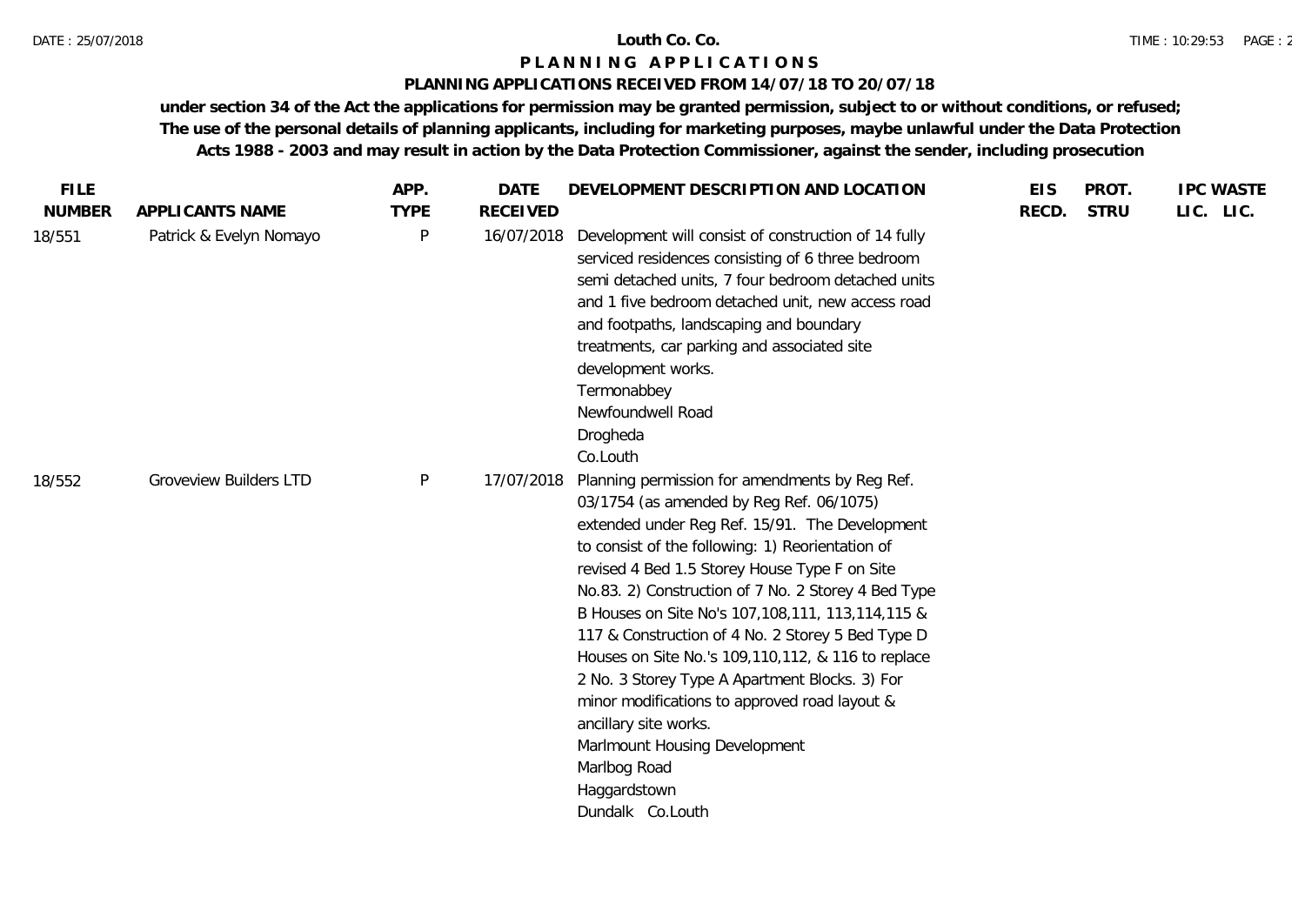### **PLANNING APPLICATIONS RECEIVED FROM 14/07/18 TO 20/07/18**

| <b>FILE</b><br><b>NUMBER</b> | APPLICANTS NAME    | APP.<br><b>TYPE</b> | <b>DATE</b><br><b>RECEIVED</b> | DEVELOPMENT DESCRIPTION AND LOCATION                                                                                                                                                                                                                                                                                                                                                                                                                                                                                            | <b>EIS</b><br>RECD. | PROT.<br><b>STRU</b> | <b>IPC WASTE</b><br>LIC. LIC. |
|------------------------------|--------------------|---------------------|--------------------------------|---------------------------------------------------------------------------------------------------------------------------------------------------------------------------------------------------------------------------------------------------------------------------------------------------------------------------------------------------------------------------------------------------------------------------------------------------------------------------------------------------------------------------------|---------------------|----------------------|-------------------------------|
| 18/553                       | David Quinn        | P                   | 17/07/2018                     | Permission sought for dwelling house detached<br>domestic garage wastewater treatment unit and<br>percolation and all associated site works.<br>Cliven<br>Dunleer<br>Co. Louth                                                                                                                                                                                                                                                                                                                                                  |                     |                      |                               |
| 18/554                       | <b>Brian Black</b> | P                   | 17/07/2018                     | The development applied for will consist of a change<br>of use from a shop to a dwelling house including<br>alterations, a new porch, a new effluent treatment<br>system, and for all associated site works.<br>Drakestown<br>Ballapousta<br>Ardee<br>Co.Louth                                                                                                                                                                                                                                                                  |                     |                      |                               |
| 18/555                       | Gerard McArdle     | $\mathsf{R}$        | 17/07/2018                     | Permission & retention permission for development<br>as follows, retention and completion of proposed 2<br>storey extension to the rear of existing 2 storey<br>house, to be used in conjunction with existing rear<br>annexe as living accommodation for dependent<br>relative, alterations to existing rear annexe and<br>replacement of part of boundary wall to facilitate<br>extension, including all ancillary works, dwelling has<br>existing connections to public services.<br>23 Dublin Street<br>Dundalk<br>Co.Louth |                     |                      |                               |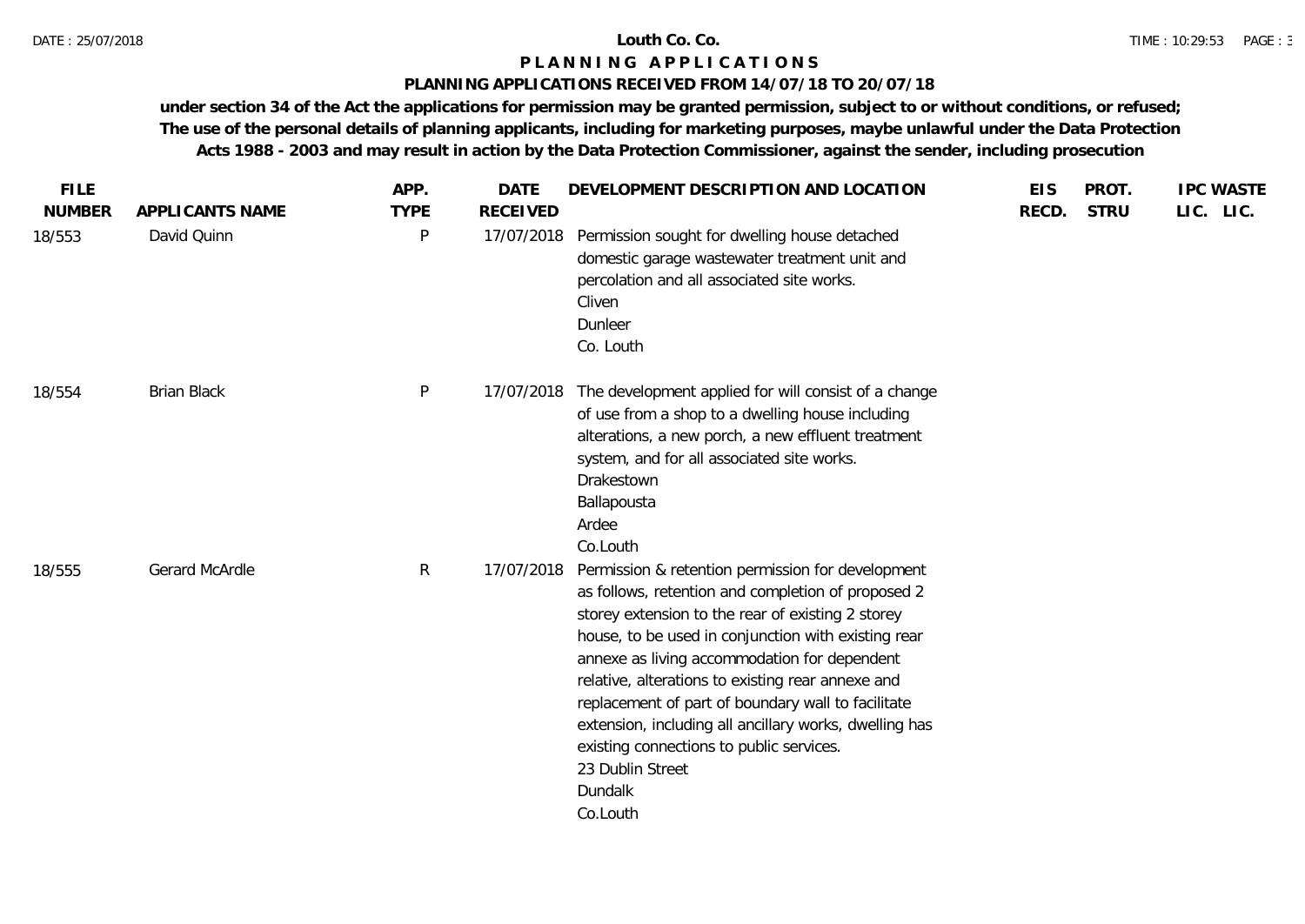### **PLANNING APPLICATIONS RECEIVED FROM 14/07/18 TO 20/07/18**

| <b>FILE</b><br><b>NUMBER</b> | APPLICANTS NAME  | APP.<br><b>TYPE</b> | <b>DATE</b><br><b>RECEIVED</b> | DEVELOPMENT DESCRIPTION AND LOCATION                                                                                                                                                                                                                                                                                                                                                           | <b>EIS</b><br>RECD. | PROT.<br><b>STRU</b> | <b>IPC WASTE</b><br>LIC. LIC. |
|------------------------------|------------------|---------------------|--------------------------------|------------------------------------------------------------------------------------------------------------------------------------------------------------------------------------------------------------------------------------------------------------------------------------------------------------------------------------------------------------------------------------------------|---------------------|----------------------|-------------------------------|
| 18/556                       | Arthur McParland | P                   | 17/07/2018                     | The Development consists of Dumping and<br>Spreading of soil and stone waste for the benefit of<br>agricultural activity, upgrading of existing entrance<br>onto the public road and all associated site works.<br>Dowdallshill<br>Dundalk<br>Co.Louth                                                                                                                                         |                     |                      |                               |
| 18/557                       | Helen Myles      | P                   | 17/07/2018                     | The development will consist of the construction of a<br>single storey dwelling, packaged wastewater<br>treatment system with percolation area, modification<br>of existing entrance, to remove existing front<br>boundary wall and construct new front boundary on<br>adjacent property for the provision of sightlines and<br>any ancillary site works.<br>Stormanstown<br>Ardee<br>Co.Louth |                     |                      |                               |
| 18/558                       | Edel Costello    | P                   | 18/07/2018                     | The development will consist of a two storey<br>dwelling house, a domestic garage, a proprietary<br>waste water treatment system, an entrance on to the<br>public road and associated site works.<br>Kearneys Lane<br>Barnattin<br>Drogheda<br>Co.Louth                                                                                                                                        |                     |                      |                               |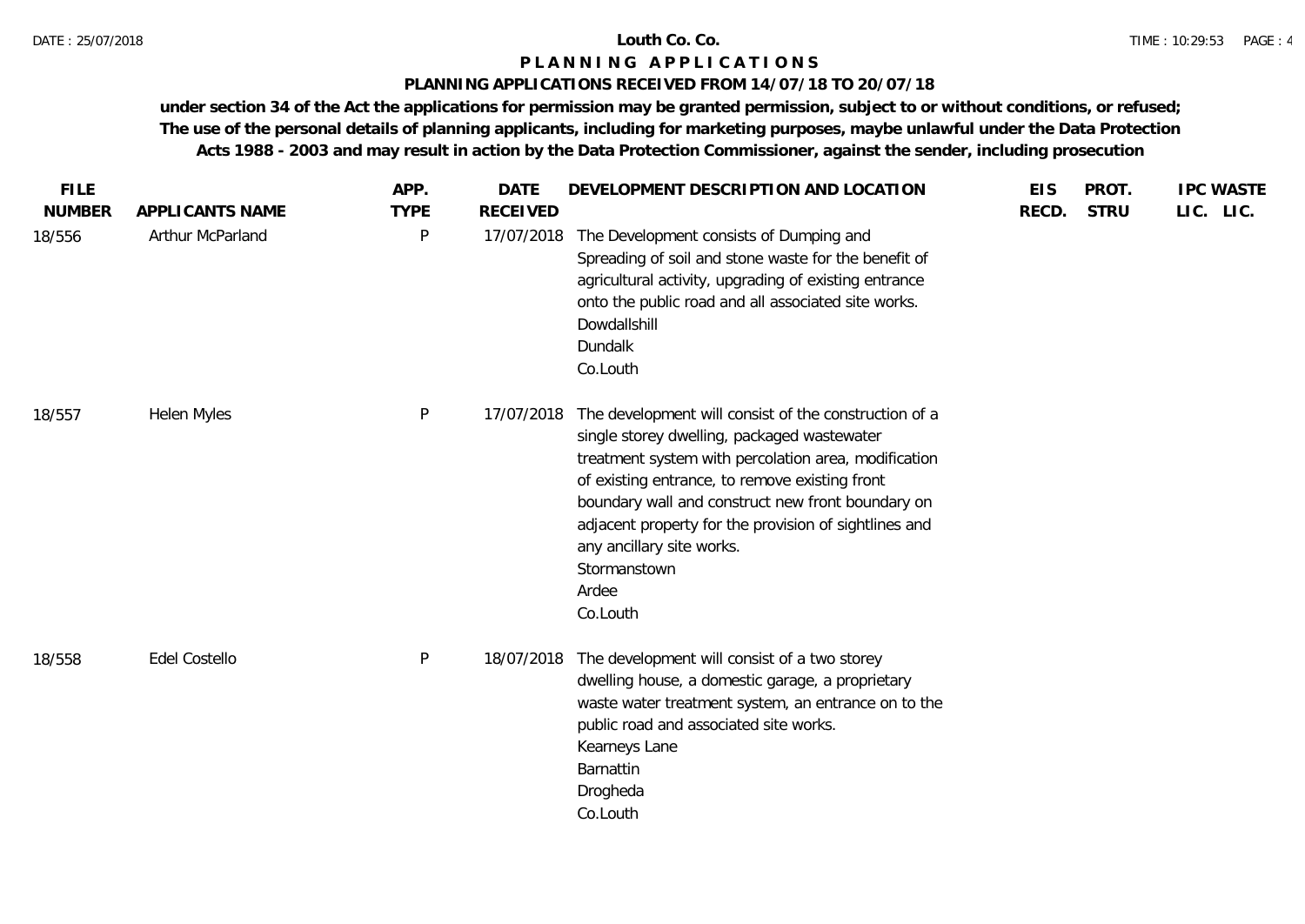## **PLANNING APPLICATIONS RECEIVED FROM 14/07/18 TO 20/07/18**

| FILE.         |                             | APP.        | DATE       | DEVELOPMENT DESCRIPTION AND LOCATION                                                                                                                                                                                  | EIS   | PROT.       | <b>IPC WASTE</b> |
|---------------|-----------------------------|-------------|------------|-----------------------------------------------------------------------------------------------------------------------------------------------------------------------------------------------------------------------|-------|-------------|------------------|
| <b>NUMBER</b> | APPLICANTS NAME             | <b>TYPE</b> | RECEIVED   |                                                                                                                                                                                                                       | RECD. | <b>STRU</b> | LIC. LIC.        |
| 18/559        | Cathrina Smith & Ian Marron | P           | 18/07/2018 | Construction of two storey extension to the side of<br>existing single storey dwelling, changes to existing<br>elevations, internal alterations, new domestic garage<br>and associated site works.<br>Old School Lane |       |             |                  |
|               |                             |             |            | Tullyallen<br>Co.Louth                                                                                                                                                                                                |       |             |                  |
|               |                             |             |            |                                                                                                                                                                                                                       |       |             |                  |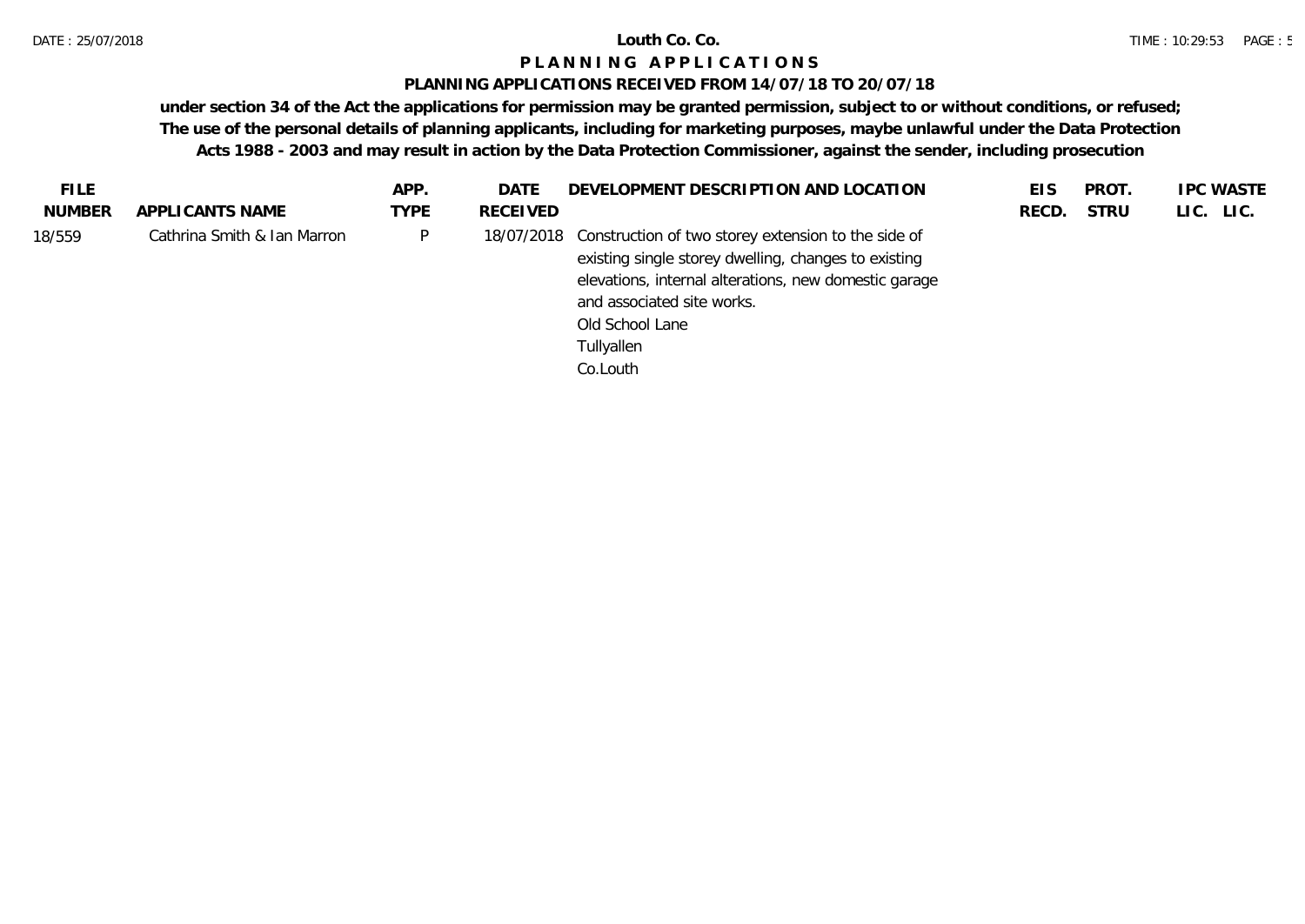### **PLANNING APPLICATIONS RECEIVED FROM 14/07/18 TO 20/07/18**

| <b>FILE</b>   |                                            | APP.        | <b>DATE</b>     | DEVELOPMENT DESCRIPTION AND LOCATION                                                                                                                                                                                                                                                                                                                                                                                                                                                                                                                                                                                                                                                                                                                                                                                                                                                                                                                                                                                                                                                                                                                                                                                                                                                                                                                                                                                                                                                                                                                                                | <b>EIS</b> | PROT.       | <b>IPC WASTE</b> |
|---------------|--------------------------------------------|-------------|-----------------|-------------------------------------------------------------------------------------------------------------------------------------------------------------------------------------------------------------------------------------------------------------------------------------------------------------------------------------------------------------------------------------------------------------------------------------------------------------------------------------------------------------------------------------------------------------------------------------------------------------------------------------------------------------------------------------------------------------------------------------------------------------------------------------------------------------------------------------------------------------------------------------------------------------------------------------------------------------------------------------------------------------------------------------------------------------------------------------------------------------------------------------------------------------------------------------------------------------------------------------------------------------------------------------------------------------------------------------------------------------------------------------------------------------------------------------------------------------------------------------------------------------------------------------------------------------------------------------|------------|-------------|------------------|
| <b>NUMBER</b> | APPLICANTS NAME                            | <b>TYPE</b> | <b>RECEIVED</b> |                                                                                                                                                                                                                                                                                                                                                                                                                                                                                                                                                                                                                                                                                                                                                                                                                                                                                                                                                                                                                                                                                                                                                                                                                                                                                                                                                                                                                                                                                                                                                                                     | RECD.      | <b>STRU</b> | LIC. LIC.        |
| 18/560        | Ravala Ltd & J.Murphy<br>Developments Ltd. | E           | 18/07/2018      | EXTENSION OF DURATION of Planning Ref<br>071791: Permission for 782no. dwellings; including<br>37no. detached four bed dwellings, 182no.<br>semi-detached dwellings (45no. four bed, 137no.<br>three bed), 314no. terraced dwellings (40no. four<br>bed, 229no. three bed, 45no. two bed), 94no.<br>duplex apartments (57no. three bed, 37no. two<br>bed), 155no. apartments (2no. three bed, 129no.<br>two bed, 24no. 1 bed); 2no. 774sqm creche<br>buildings, with ancillary play areas; 2.5ha of public<br>open space, including 2no. dedicated playgrounds<br>(Local Equipped Areas of Play); hard and soft<br>landscaping and boundary treatments; refuse and<br>cycle storage; 2no. wells for temporary water<br>supply; 2no. surface water attenuation areas<br>(1,400sqm each); a temporary water treatment and<br>storage plant (600sqm); 1,129no. surface car<br>parking spaces (including 11no. spaces for the<br>creches); 4no. new vehicular access points (1no. to<br>the existing R166 Termonfeckin Road to the south,<br>1no. to the existing Aston Village Neighbourhood<br>Centre access road to the west, 1no. to the boundary<br>with adjoining lands for future development to the<br>west and 1no. to the planned Port Access North<br>Cross Route to the north); and all other associated<br>site and developments works, all on a site of 24.5<br>hectares, abounded to the south east by the R166<br>Termonfeckin road, to the west by Aston Village/<br>Termon Abbey housing estates; and to the north<br>and east by undeveloped lands. An Environmental |            |             |                  |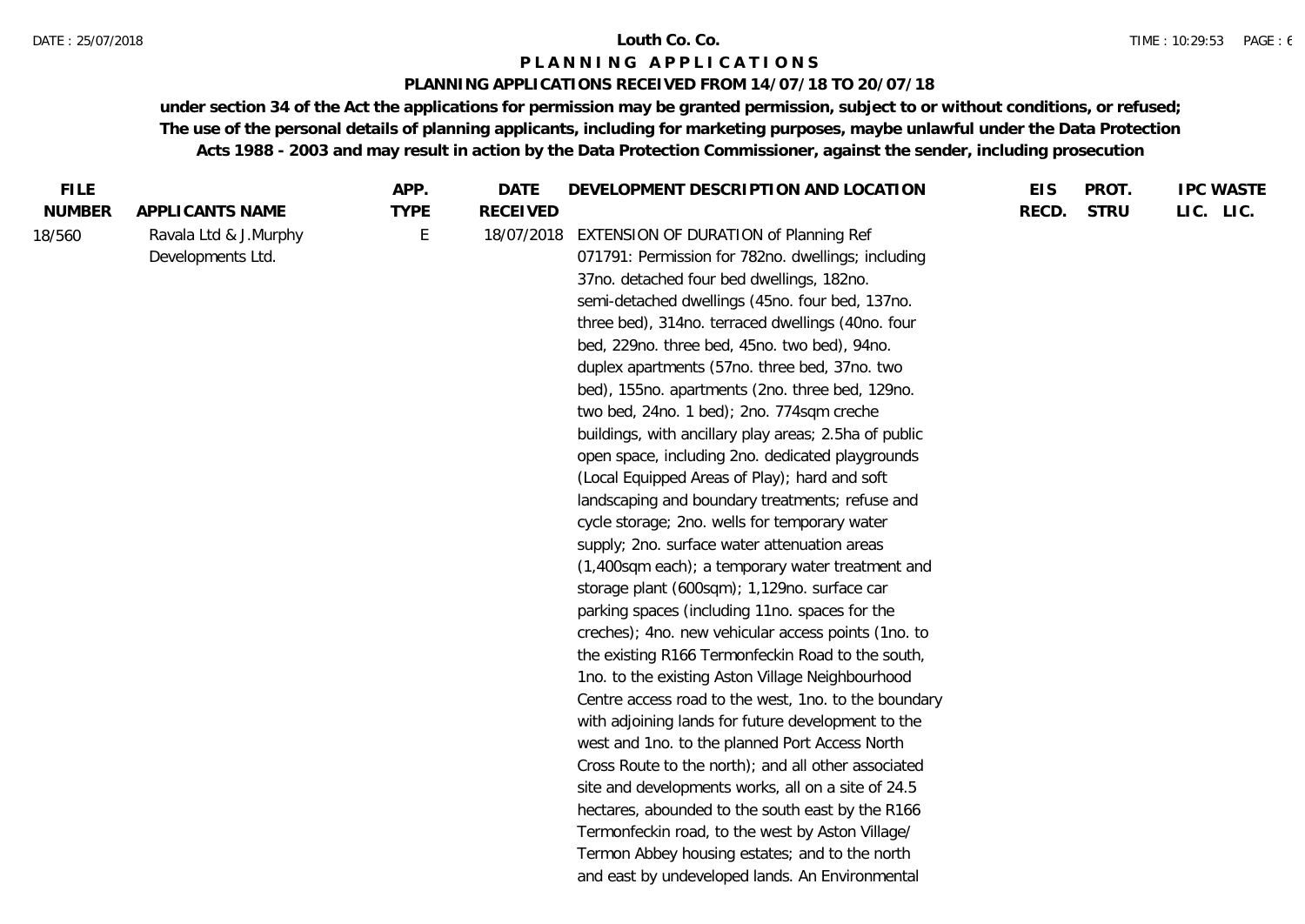### **PLANNING APPLICATIONS RECEIVED FROM 14/07/18 TO 20/07/18**

| <b>FILE</b><br><b>NUMBER</b> | APPLICANTS NAME         | APP.<br><b>TYPE</b> | <b>DATE</b><br><b>RECEIVED</b> | DEVELOPMENT DESCRIPTION AND LOCATION<br>Co Louth                                                                                                                                                                      | <b>EIS</b><br>RECD. | PROT.<br><b>STRU</b> | <b>IPC WASTE</b><br>LIC. LIC. |
|------------------------------|-------------------------|---------------------|--------------------------------|-----------------------------------------------------------------------------------------------------------------------------------------------------------------------------------------------------------------------|---------------------|----------------------|-------------------------------|
| 18/561                       | Michael & Claire Callan | $\sf P$             | 18/07/2018                     | Permission for a single storey rear extension,<br>internal alterations on the ground floor, new first<br>floor layout and over all roof design. The                                                                   |                     |                      |                               |
|                              |                         |                     |                                | demolition of the existing garage, front porch and<br>old rear extensions including a new domestic garage<br>and associated site development works.<br><b>Station Road</b><br>Castlebellingham<br>Dundalk<br>Co.Louth |                     |                      |                               |
| 18/562                       | Lyndsey Smyth           | $\sf P$             | 18/07/2018                     | Development will consist of construction of a new<br>dwelling house, detached domestic garage and<br>waste water system along with all associated<br>siteworks.<br>Silloge<br>Monasterboice<br>Drogheda<br>Co.Louth   |                     |                      |                               |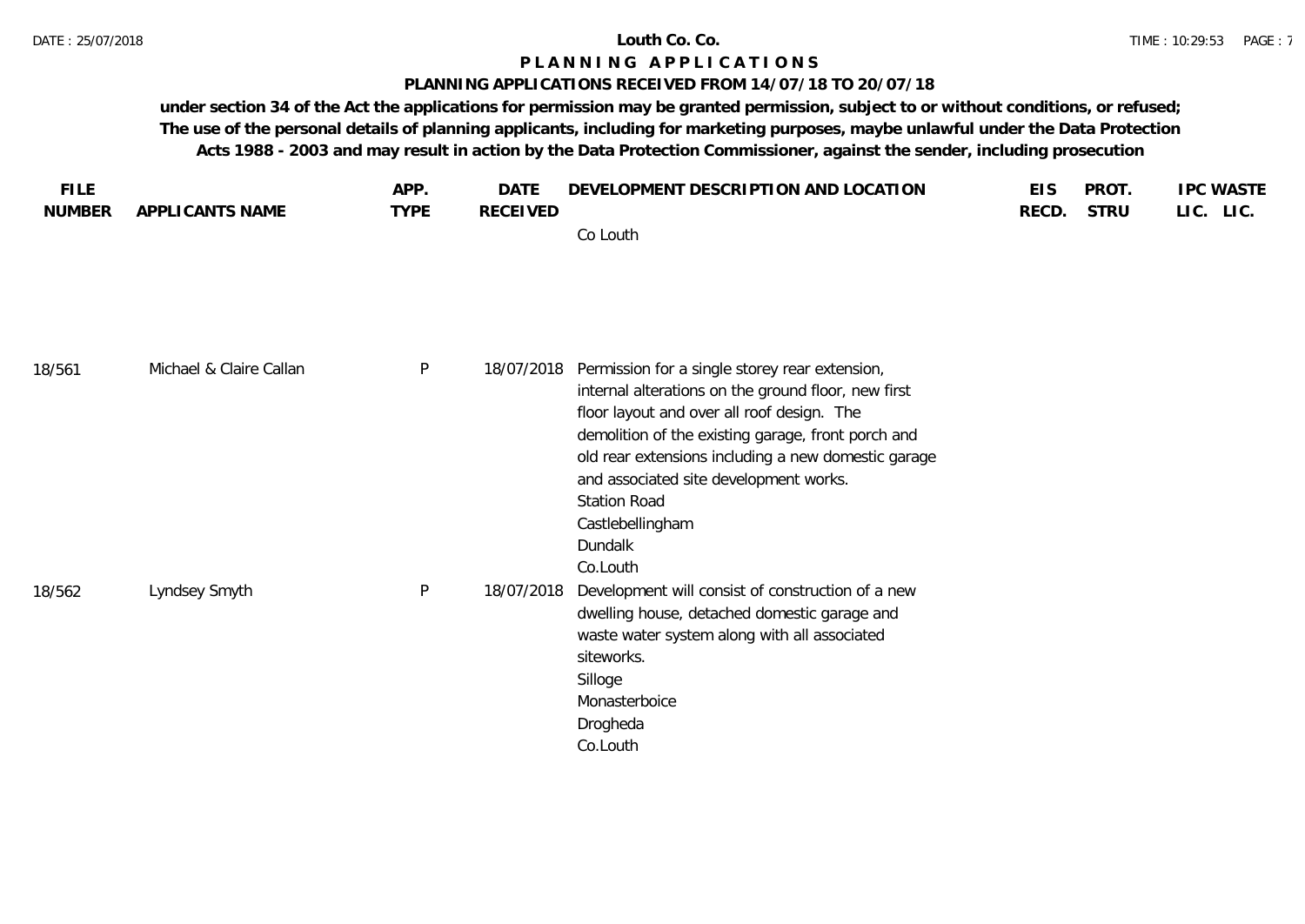### **PLANNING APPLICATIONS RECEIVED FROM 14/07/18 TO 20/07/18**

| <b>FILE</b>   |                      | APP.         | DATE       | DEVELOPMENT DESCRIPTION AND LOCATION                                                                                                                                                                                                | <b>EIS</b> | PROT.       | <b>IPC WASTE</b> |
|---------------|----------------------|--------------|------------|-------------------------------------------------------------------------------------------------------------------------------------------------------------------------------------------------------------------------------------|------------|-------------|------------------|
| <b>NUMBER</b> | APPLICANTS NAME      | <b>TYPE</b>  | RECEIVED   |                                                                                                                                                                                                                                     | RECD.      | <b>STRU</b> | LIC. LIC.        |
| 18/563        | John & Noella Molloy | R            | 19/07/2018 | The development will consist of: Retention of a<br>dormer window to front elevation of an existing<br>dwelling house and all associated site development<br>works.<br>Main Street<br>Tallanstown Village<br>Tallanstown<br>Co.Louth |            |             |                  |
| 18/564        | Michael McNichol     | $\mathsf{R}$ | 19/07/2018 | The development will consist of the retention of a<br>domestic garage and any ancillary site works.<br>111 Cherrybrook<br>Stonylane<br>Ardee<br>Co.Louth                                                                            |            |             |                  |
| 18/565        | Kate McGeough        | P            | 19/07/2018 | Permission for conversion of attic space of a single<br>storey dwelling into living accomodation to create a<br>dormer dwelling. All with associated site<br>development works.<br>Rathbrist<br>Tallanstown<br>Dundalk<br>Co.Louth  |            |             |                  |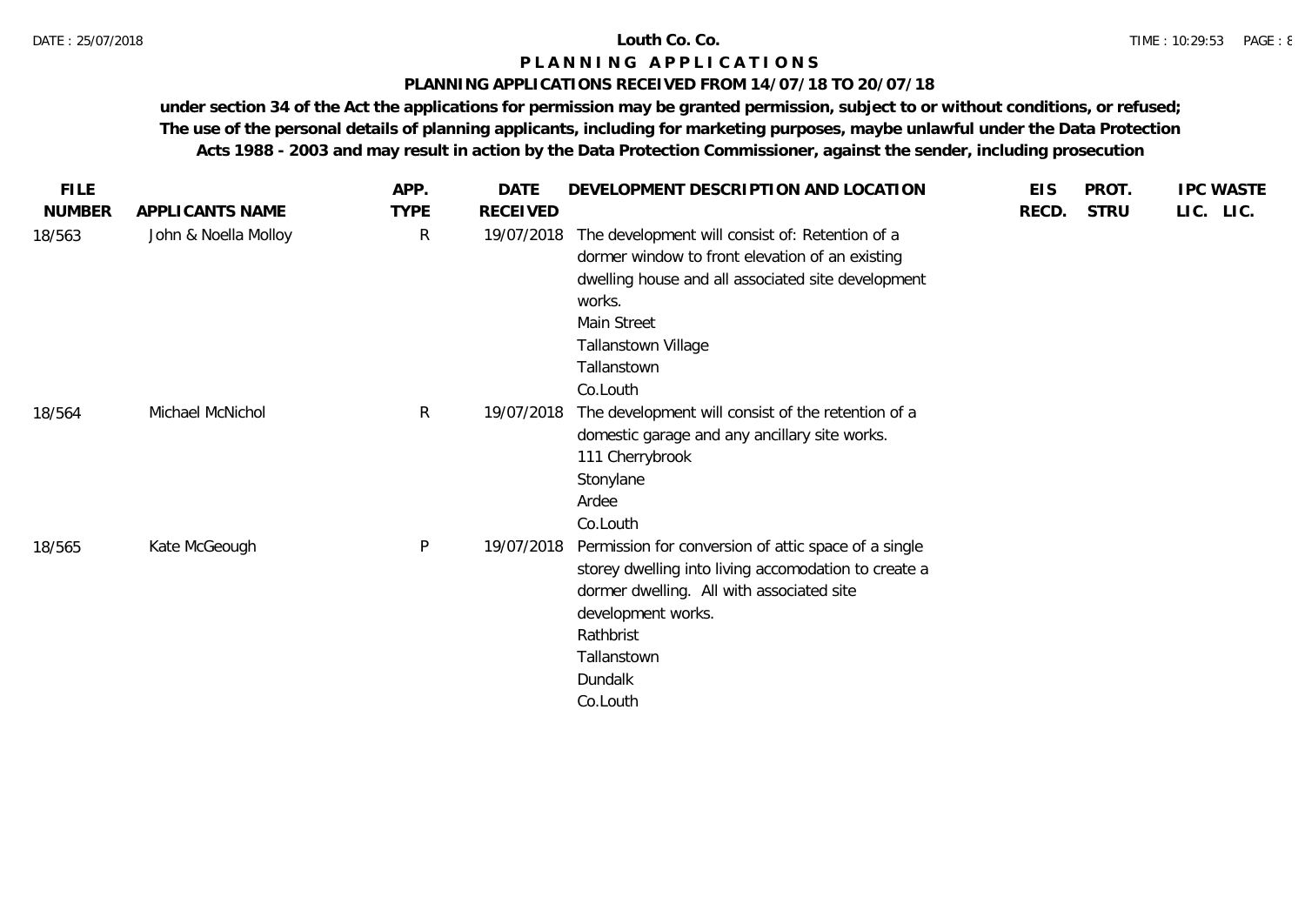# **PLANNING APPLICATIONS RECEIVED FROM 14/07/18 TO 20/07/18**

| <b>FILE</b>   |                                  | APP.        | <b>DATE</b>     | DEVELOPMENT DESCRIPTION AND LOCATION                                                                                                                                                                                                                                                                                                                                                                                                                                                   | <b>EIS</b> | PROT.       | <b>IPC WASTE</b> |
|---------------|----------------------------------|-------------|-----------------|----------------------------------------------------------------------------------------------------------------------------------------------------------------------------------------------------------------------------------------------------------------------------------------------------------------------------------------------------------------------------------------------------------------------------------------------------------------------------------------|------------|-------------|------------------|
| <b>NUMBER</b> | APPLICANTS NAME                  | <b>TYPE</b> | <b>RECEIVED</b> |                                                                                                                                                                                                                                                                                                                                                                                                                                                                                        | RECD.      | <b>STRU</b> | LIC. LIC.        |
| 18/566        | Gemma Finegan & Niall<br>Carolan | C           | 20/07/2018      | The development will consist of: to construct new<br>single storey house and detached garage, to install<br>new waste water treatment system and percolation<br>area, to revise side and rear site boundaries from<br>already approved Outline planning permission<br>(PI.Ref.No.15313) to achieve new increased site area<br>of 0.30 Hectares/0.75 Acres and to create new site<br>entrance together with all associated site-works.<br>Carricknashanagh<br>Monasterboice<br>Co.Louth |            |             |                  |
| 18/567        | Cara Faint & Paul McAreavey      | $\circ$     | 20/07/2018      | The development to consist of one no. detached<br>dwelling, two no. semi-detached dwellings and three<br>no. terraced type dwellings (six dwellings in total).<br>Relocating and upgrading of existing entrance onto<br>the R173. Connection to the existing public utilities<br>and all ancillary and associated site works.<br>Oberon Villa<br>Knocknagoran<br>Omeath<br>Co.Louth                                                                                                    |            |             |                  |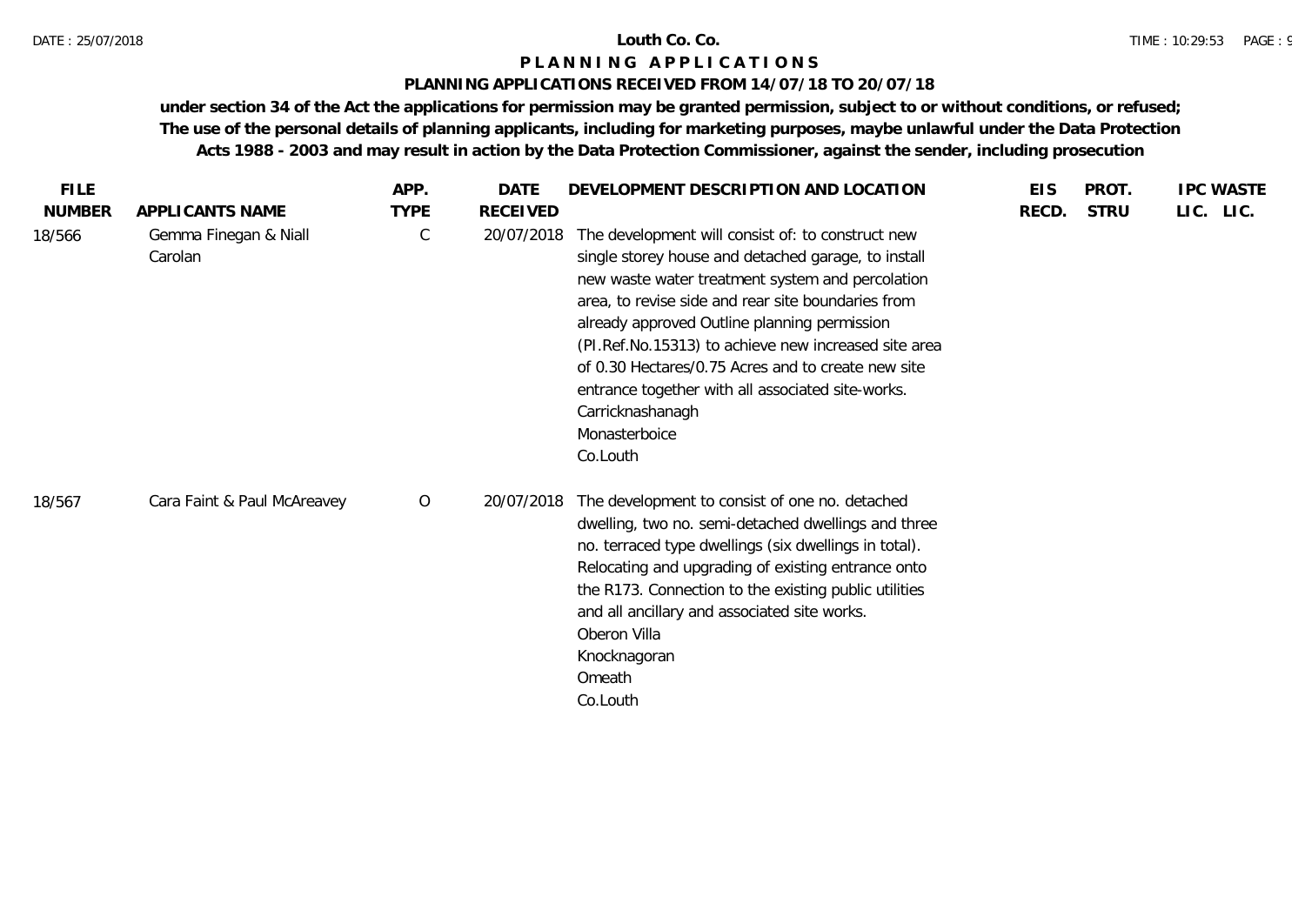### **PLANNING APPLICATIONS RECEIVED FROM 14/07/18 TO 20/07/18**

| <b>FILE</b> |                 | APP.        | DATE       | DEVELOPMENT DESCRIPTION AND LOCATION                 | EIS   | PROT.       | <b>IPC WASTE</b> |
|-------------|-----------------|-------------|------------|------------------------------------------------------|-------|-------------|------------------|
| NUMBER      | APPLICANTS NAME | <b>TYPE</b> | RECEIVED   |                                                      | RECD. | <b>STRU</b> | LIC. LIC.        |
| 18/568      | Cathriona Lynch | P           | 20/07/2018 | Permission for development consisting of a           |       |             |                  |
|             |                 |             |            | shopfront at No.7 Seatown Gardens, Seatown Place,    |       |             |                  |
|             |                 |             |            | Dundalk, Co. Louth which is a protected structure in |       |             |                  |
|             |                 |             |            | the Dundalk and Environs Development Plan            |       |             |                  |
|             |                 |             |            | 2009-2015 Ref. No.D458.                              |       |             |                  |
|             |                 |             |            | No.7 Seatown Gardens                                 |       |             |                  |
|             |                 |             |            | Seatown Place                                        |       |             |                  |
|             |                 |             |            | Dundalk                                              |       |             |                  |
|             |                 |             |            | Co.Louth                                             |       |             |                  |
|             |                 |             |            |                                                      |       |             |                  |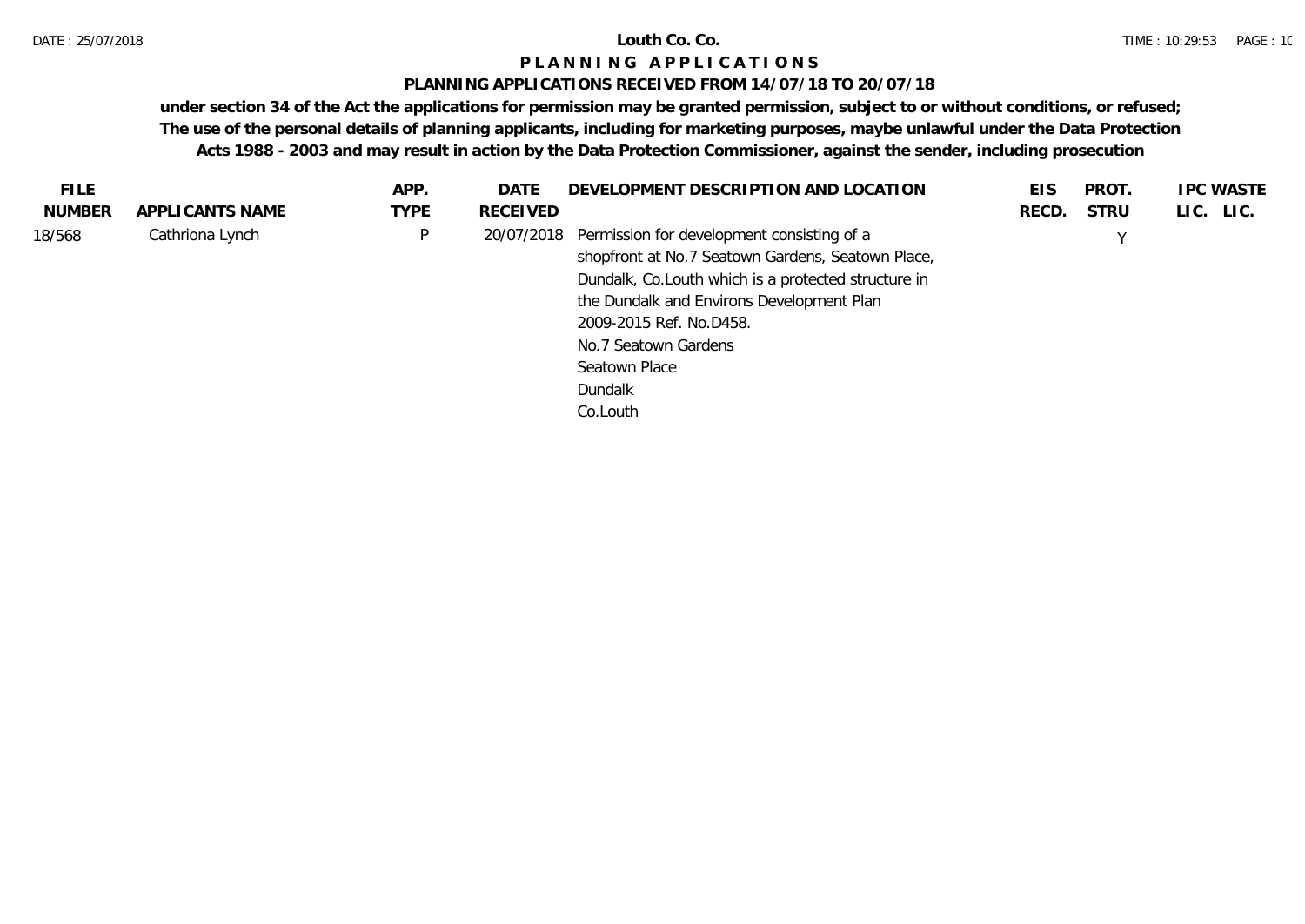### **PLANNING APPLICATIONS RECEIVED FROM 14/07/18 TO 20/07/18**

| <b>FILE</b>   |                 | APP.        | <b>DATE</b>     | DEVELOPMENT DESCRIPTION AND LOCATION                     | <b>EIS</b> | PROT.       | <b>IPC WASTE</b> |
|---------------|-----------------|-------------|-----------------|----------------------------------------------------------|------------|-------------|------------------|
| <b>NUMBER</b> | APPLICANTS NAME | <b>TYPE</b> | <b>RECEIVED</b> |                                                          | RECD.      | <b>STRU</b> | LIC. LIC.        |
| 18/569        | Eugene O'Connor | E           | 20/07/2018      | FURTHER Extension of Duration of Planning                |            |             |                  |
|               |                 |             |                 | Permission 08/3 which consists of a). Demolition of      |            |             |                  |
|               |                 |             |                 | conservatory attached to the rear of No.14 Forest        |            |             |                  |
|               |                 |             |                 | Hills; (b) Demolition of a 2-storey dwelling/retail      |            |             |                  |
|               |                 |             |                 | unit (Glen Stores) located on Flaxmill Lane and; (c)     |            |             |                  |
|               |                 |             |                 | Erection of a 3-storey development comprising 3 no.      |            |             |                  |
|               |                 |             |                 | Retail Units at gnd flr level & 10 no. Residential units |            |             |                  |
|               |                 |             |                 | on upper gnd flr & 1st flr levels on a site c. 0.2       |            |             |                  |
|               |                 |             |                 | hectares. Retail Unit No.1 comprises:                    |            |             |                  |
|               |                 |             |                 | 87.9sq.m.gross flr space, Retail Unit No.2               |            |             |                  |
|               |                 |             |                 | 106.9sq.m.gross flr space & Retail Unit No.3             |            |             |                  |
|               |                 |             |                 | -103sq.m.gross flr space. The Residential element        |            |             |                  |
|               |                 |             |                 | comprises:-6 No.2-bed Apts & 4 No.3-Bed Apts. Dev        |            |             |                  |
|               |                 |             |                 | will also include a total of 24 no.car-parking spaces    |            |             |                  |
|               |                 |             |                 | & 18 no. cycle parking spaces located at the lower       |            |             |                  |
|               |                 |             |                 | gnd flr level, vehicular access off Flaxmill Lane, roof  |            |             |                  |
|               |                 |             |                 | terrace, balconies, landscaping & all assoc.site         |            |             |                  |
|               |                 |             |                 | infrastructural & utility works. Granted by ABP ref      |            |             |                  |
|               |                 |             |                 | PL54.230259                                              |            |             |                  |
|               |                 |             |                 |                                                          |            |             |                  |
|               |                 |             |                 | Flaxmill Lane,                                           |            |             |                  |
|               |                 |             |                 | Yellowbatter,                                            |            |             |                  |
|               |                 |             |                 | Drogheda                                                 |            |             |                  |
|               |                 |             |                 | County Louth                                             |            |             |                  |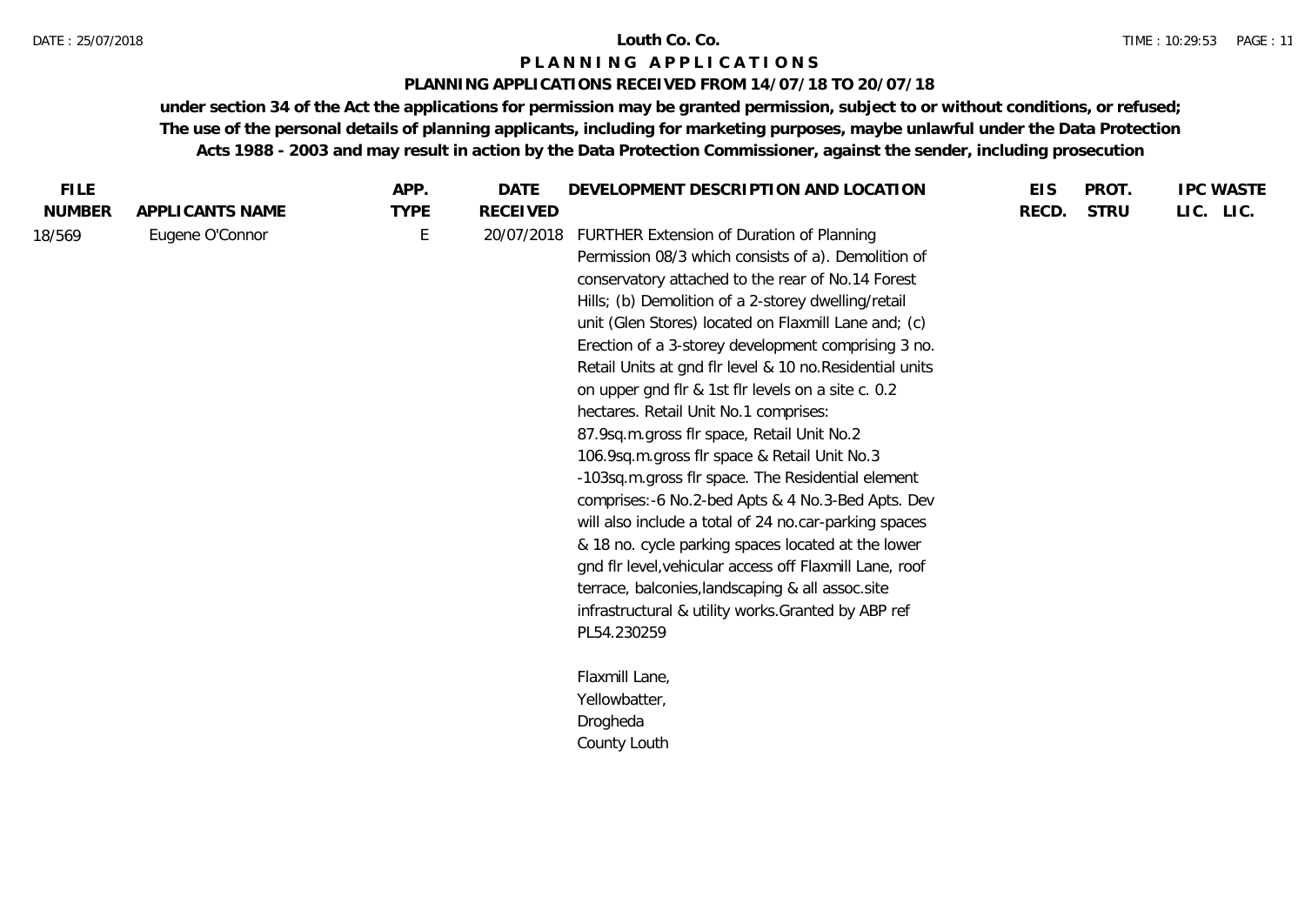# **PLANNING APPLICATIONS RECEIVED FROM 14/07/18 TO 20/07/18**

| <b>FILE</b>             |                                                | APP.<br><b>TYPE</b> | <b>DATE</b>                   | DEVELOPMENT DESCRIPTION AND LOCATION                                                                                                                                                                                                                                                                                                                                                                                                                                                                                                                                                                                                                                                                                                                                   | <b>EIS</b> | PROT.<br><b>STRU</b> | <b>IPC WASTE</b> |
|-------------------------|------------------------------------------------|---------------------|-------------------------------|------------------------------------------------------------------------------------------------------------------------------------------------------------------------------------------------------------------------------------------------------------------------------------------------------------------------------------------------------------------------------------------------------------------------------------------------------------------------------------------------------------------------------------------------------------------------------------------------------------------------------------------------------------------------------------------------------------------------------------------------------------------------|------------|----------------------|------------------|
| <b>NUMBER</b><br>18/570 | APPLICANTS NAME<br>Park Capital Management Ltd | $\mathsf{R}$        | <b>RECEIVED</b><br>20/07/2018 | The development will consist of the following: 1.<br>Change of use of existing workshop in main building<br>to fitness studio and part retail unit 2. Retention of<br>subdivision of single retail unit to 2 no. retail units<br>and relocation of entrance doors (single retail unit<br>proposed as per granted permission Ref no.16298)<br>3. Retention of omission of retail unit no.2 and<br>relocation of staircore (as per original granted<br>permission Ref no. 16298) 4. Retention of omission<br>of staircore in gp surgery's (as per original granted<br>permission Ref no.16298) 5. Alterations to rear<br>elevation 6. New exteranl lighting to existing main<br>building 7. All associated site works.<br>Dublin Road<br>Stameen<br>Drogheda<br>Co.Louth | RECD.      |                      | LIC. LIC.        |
| 18/571                  | Tracy McMahon                                  | P                   | 20/07/2018                    | The development will consist of the following: 1.<br>Construction of a new detached, 2-storey dwelling<br>with attached garage 2. New proprietary wastewater<br>treatment system & percolation area 3. New<br>entrance to site 4. All associated site works.<br>Carstown<br>Termonfeckin<br>Co.Louth                                                                                                                                                                                                                                                                                                                                                                                                                                                                   |            |                      |                  |